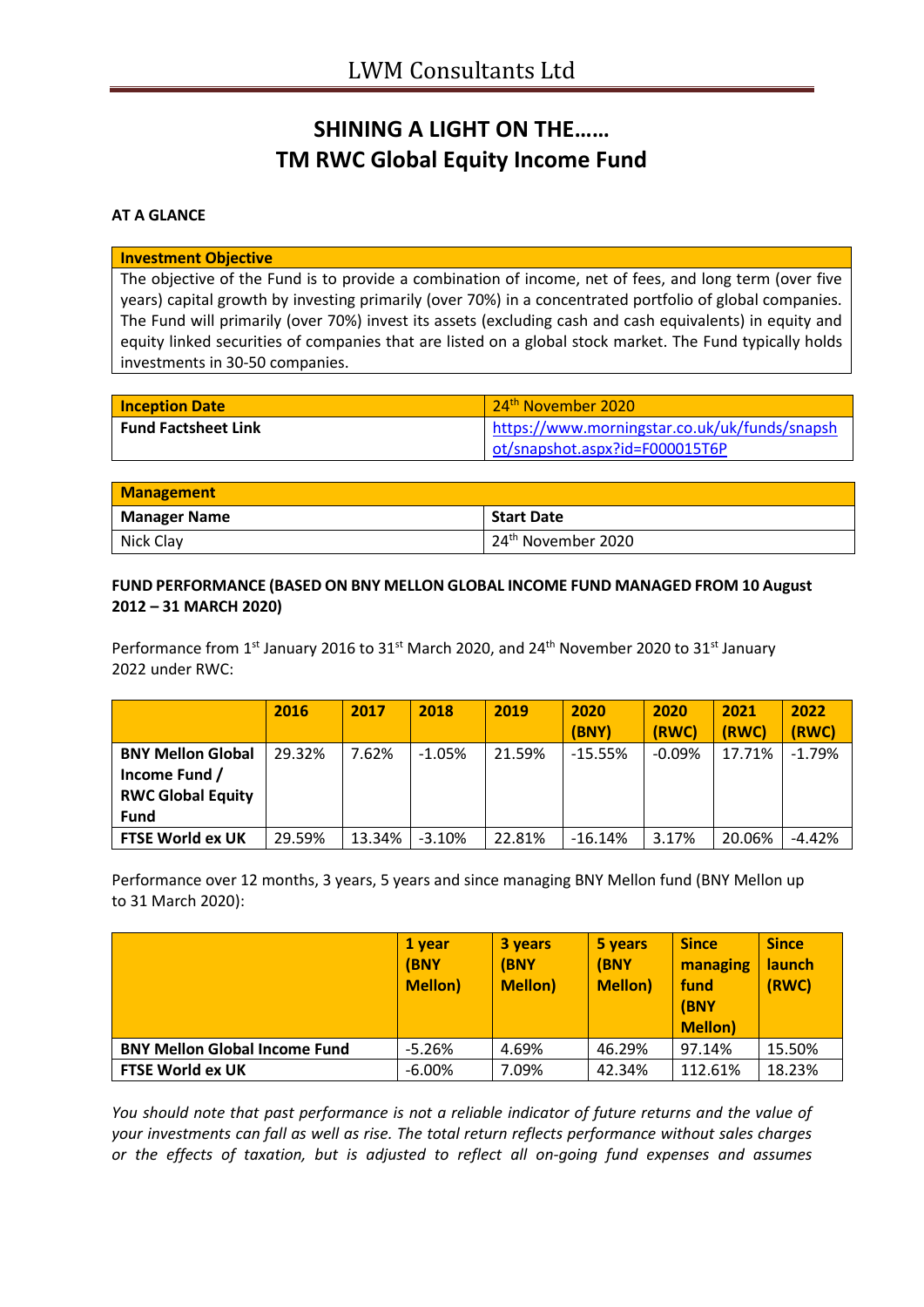*reinvestment of dividends and capital gains. If adjusted for sales charges and the effects of taxation, the performance quoted would be reduced.*

| <b>Tracking</b><br><b>Error</b> | <b>Active</b><br><b>Share</b> | <b>Upside</b><br><b>Capture</b><br><b>Ratio</b> | <b>Downside</b><br><b>Capture</b><br><b>Ratio</b> | <b>Batting</b><br><b>Average</b> | <b>Beta</b> | <b>Alpha</b> | <b>Equity</b><br><b>Style</b> |
|---------------------------------|-------------------------------|-------------------------------------------------|---------------------------------------------------|----------------------------------|-------------|--------------|-------------------------------|
|                                 | $\overline{\phantom{0}}$      | $\overline{\phantom{0}}$                        | $\overline{\phantom{0}}$                          |                                  |             |              | Value<br>Large                |

| <b>Volatility Measurements</b> |                          |
|--------------------------------|--------------------------|
| 3-Yr Std Dev (volatility)      | $\overline{\phantom{0}}$ |
| 3-Yr Mean Return (average)     | $\overline{\phantom{0}}$ |

| <b>Investment Style Details</b> |        |  |
|---------------------------------|--------|--|
| Giant                           | 48.87% |  |
| Large                           | 30.31% |  |
| Medium                          | 14.48% |  |
| Small                           | 4.49%  |  |
| Micro                           | 0.00%  |  |

| Top 5 Holdings - 42 Equity Holdings |                          |       |
|-------------------------------------|--------------------------|-------|
| Cisco Systems Inc                   | Technology               | 5.58% |
| Qualcomm Inc                        | Technology               | 4.82% |
| Samsung Electronics Co Ltd Parti    | Technology               | 4.50% |
| Infosys Ltd ADR                     | Technology               | 3.64% |
| Tapestry Inc                        | <b>Consumer Cyclical</b> | 3.37% |

| Top 5 Sectors             |        |
|---------------------------|--------|
| Technology                | 24.70% |
| <b>Consumer Defensive</b> | 18.54% |
| Consumer Cyclical         | 14.57% |
| Healthcare                | 12.02% |
| Industrials               | 7.08%  |

| <b>Top 5 Regions</b> |        |
|----------------------|--------|
| <b>United States</b> | 40.90% |
| United Kingdom       | 17.36% |
| Europe ex Euro       | 16.79% |
| Eurozone             | 10.05% |
| Asia - Developed     | 7.56%  |

## **UPDATE….**

This was our second meeting with Nick and it is a strategy we like and is on our follow list. It is still early days since this was set up, so it is prudent to watch. The strategy looks to invest in companies which yield 25% above the market so this means they must yield above 2.2%. This naturally means they avoid the non-dividend payers and more expensive stocks. This approach, Nick feels, places the risk / reward in favour of the investor.